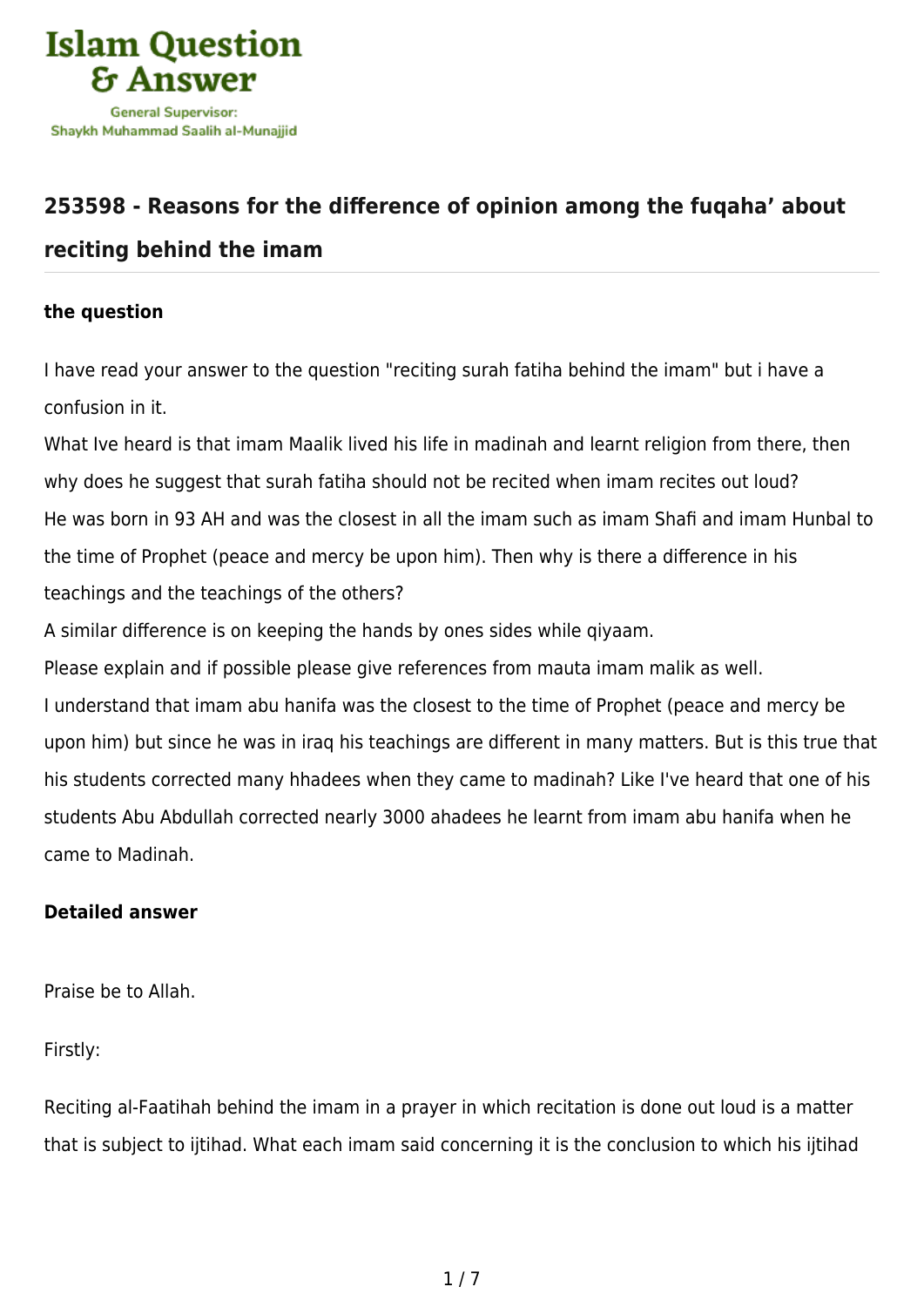

led him. We mentioned the evidence supporting the view that it is obligatory to recite it, and the evidence quoted by those scholars who disallowed that. Please see the answers to questions no. [66742](https://islamqa.com/en/answers/66742) and [10995](https://islamqa.com/en/answers/10995).

You may also refer to the books of the Maalikis for more information concerning that.

## Secondly:

The matter has nothing to do with Imam Maalik (may Allah have mercy on him) having lived in Madinah or having lived close to the time of the Prophet (blessings and peace of Allah be upon him). This could be relevant with regard to the issue of whether the hadith reached him or not, but the deciding factor in this issue mostly has to do with the scholars examining and understanding the relevant text. In al-Muwatta' (193), Imam Maalik quoted as evidence the hadith of Abu Hurayrah, according to which the Messenger of Allah (blessings and peace of Allah be upon him) completed a prayer in which he recited out loud, then he said: "Was one of you reciting with me just now?" A man said: Yes, O Messenger of Allah. He said: "I was saying to myself, what is wrong with me that someone is fighting to wrest the Qur'an from me?" So the people stopped reciting with the Messenger of Allah (blessings and peace of Allah be upon him) in prayers in which the Prophet (blessings and peace of Allah be upon him) recited out loud, when they heard that from the Messenger of Allah (blessings and peace of Allah be upon him).

This indicates that he thought that reciting (behind the imam in a prayer in which recitation is done out loud) was initially allowed, then it was prohibited.

Among contemporary scholars, a similar view was held by Shaykh al-Albaani (may Allah have mercy on him), who thought that reciting behind the imam in a prayer in which recitation is done out loud was abrogated. We responded to the claims that it was abrogated and explained that the words "So the people stopped reciting…" were not the words of Abu Hurayrah; rather they are the words of Ibn Shihaab az-Zuhri, so they cannot be quoted as evidence. Please see the answer to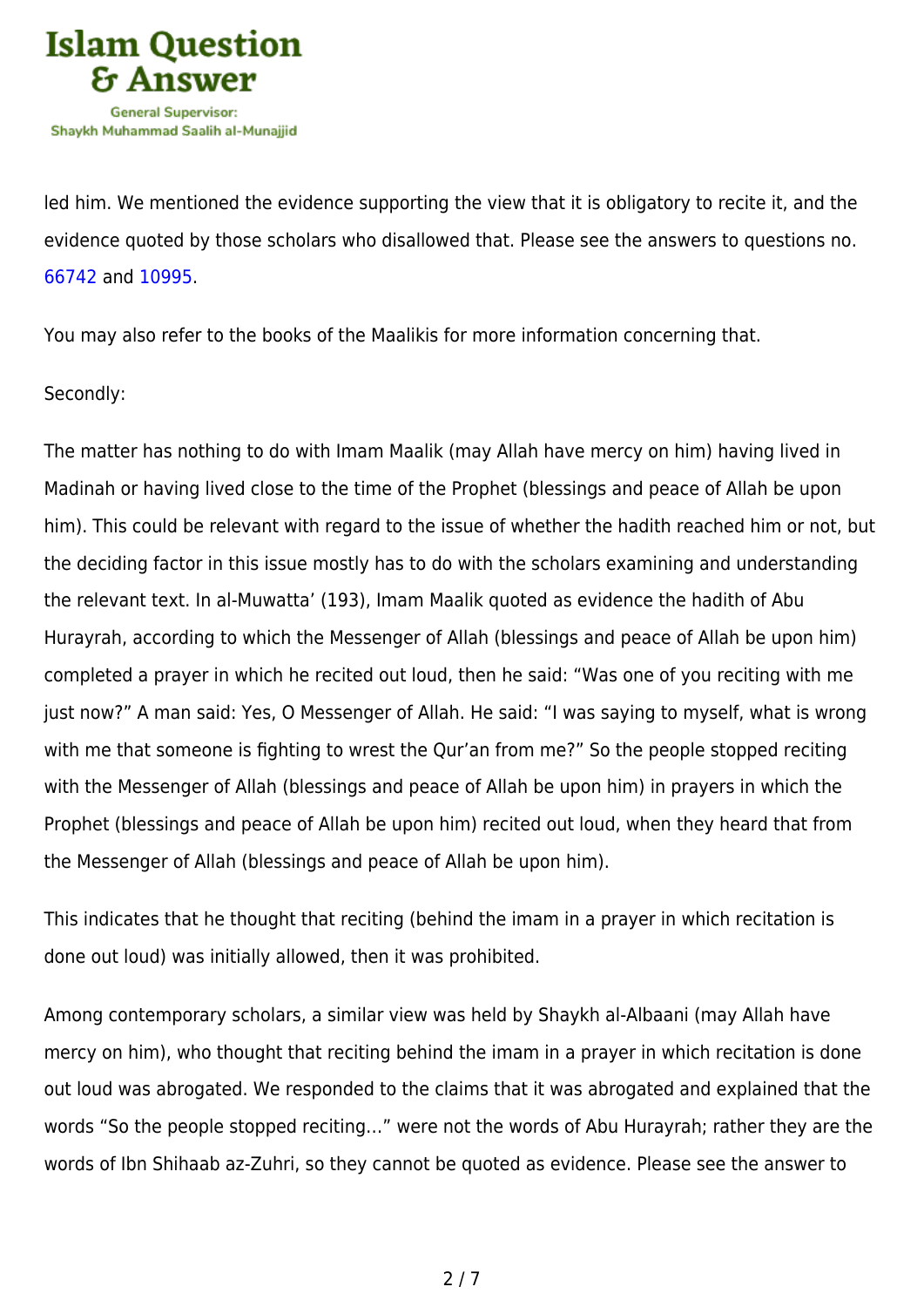

question no. [231217.](https://islamqa.com/en/answers/231217)

Maalik (may Allah have mercy on him) quoted as evidence the command (in the Qur'an) to listen attentively when the Quran is recited, this hadith, and the practice of the people of Medina.

Ibn 'Abd al-Barr (may Allah have mercy on him) said: How could anyone suggest anything that is different from the Sunnah of the Messenger of Allah (blessings and peace of Allah be upon him), the clear meaning of the Book of Allah, may He be glorified and exalted, and the practice of the people of Medina? Do you not see what Ibn Shihaab said: So the people stopped reciting with the Messenger of Allah (blessings and peace of Allah be upon him) in prayers in which the Prophet (blessings and peace of Allah be upon him) recited out loud, when they heard him say, "what is wrong with me that someone is fighting to wrest the Qur'an from me"?

Maalik said: In our view, no one should recite with the imam in a prayer in which recitation is done out loud. So this indicates that this was an inherited practice in Medina.

End quote from at-Tamheed, 11/34

Al-Baaji said: The words "So the people stopped reciting with the Messenger of Allah (blessings and peace of Allah be upon him) in prayers in which the Prophet (blessings and peace of Allah be upon him) recited out loud, when they heard that" mean: They responded to his objection to their reciting the Quran in prayers in which the imam recites out loud by giving up what he told them not to do and by refraining from what he objected to them doing. This hadith is the foundation of the view of Maalik (may Allah have mercy on him), that the one who is praying behind an imam should not recite behind him in a prayer in which recitation is done out loud, because of the reason explained in the hadith for which the Prophet (blessings and peace of Allah be upon him) told people behind him not to recite when he was reciting out loud. So it seems that reciting out loud was the reason for that ruling.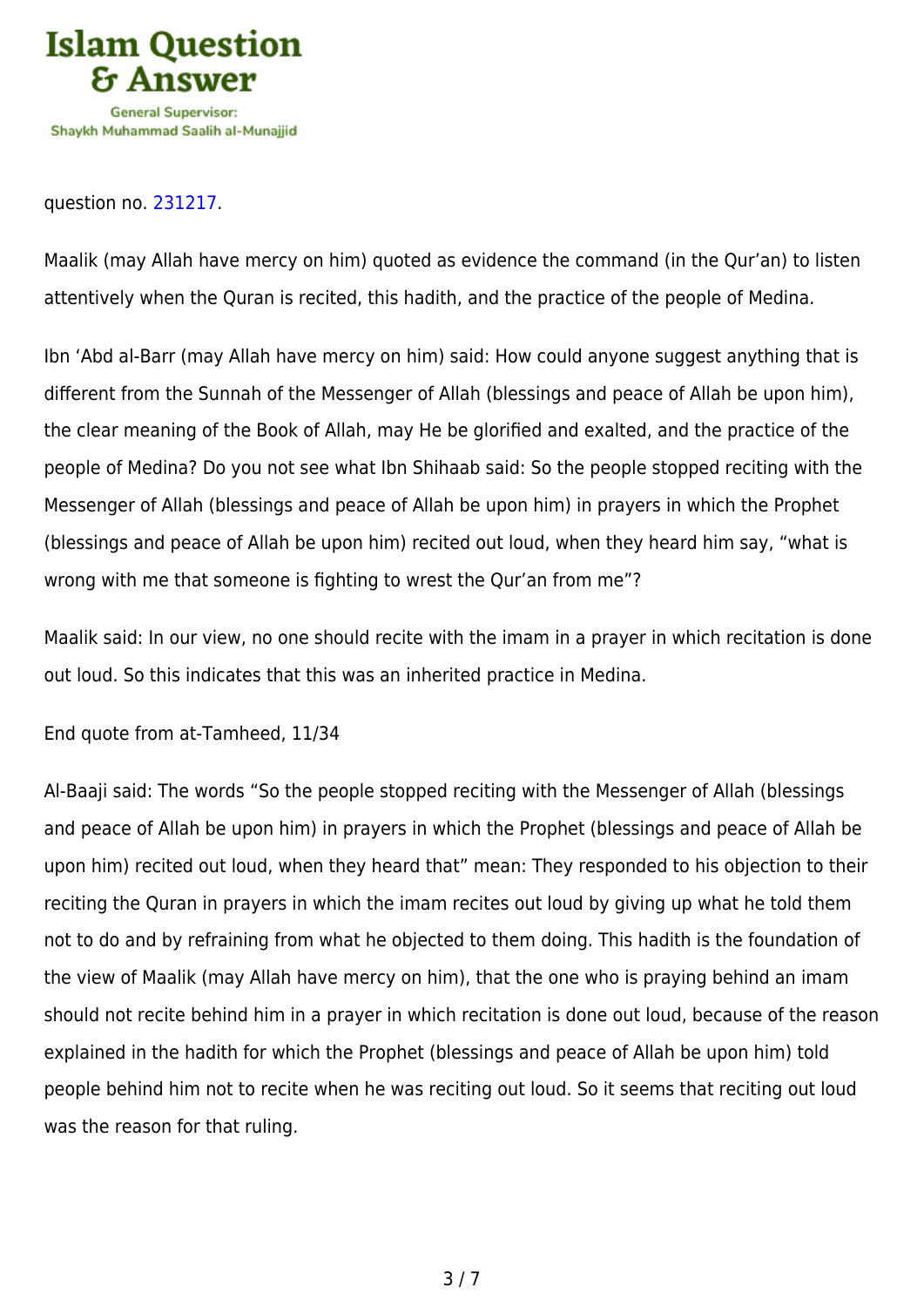

The evidence for the soundness of Maalik's view is the verse in which Allah, may He be exalted, says (interpretation of the meaning):

"So, when the Quran is recited, listen to it, and be silent"

[al-A'raaf 7:204].

This implies that all types of recitation and all types of talk are disallowed (when Quran is recited), and everyone should listen attentively when any reciter is reciting, unless there is any evidence for some exception.

Our evidence from the Sunnah is the report narrated by Abu Saalih from Abu Hurayrah, who said: The Messenger of Allah (blessings and peace of Allah be upon him) said: "The imam is only appointed to be followed. So when he says takbeer, then say takbeer, and when he recites then listen attentively." This is a command, and a command implies that something is obligatory.

Our evidence on the basis of analogy is that this is a case where others are following the imam, therefore the recitation is waived in the case of one who is following the imam.

End quote from al-Muntaqa Sharh al-Muwatta' (1/161)

Our aim here is not to discuss all the views on this issue; rather our aim is to explain that Maalik and other leading scholars reached their conclusions after examining the religious texts; thus it became clear to them that a specific view was the correct view, while other scholars thought that another view was the correct view.

Ash-Shaafa'i was of the view that it is obligatory for the one who is praying behind an imam to recite in all cases. Think about it. The hadith of Abu Hurayrah tells us that the Prophet (blessings and peace of Allah be upon him) said: "what is wrong with me that someone is fighting to wrest the Qur'an from me?" And in the hadith of 'Ubaadah ibn as-Saamit, it says: We were behind the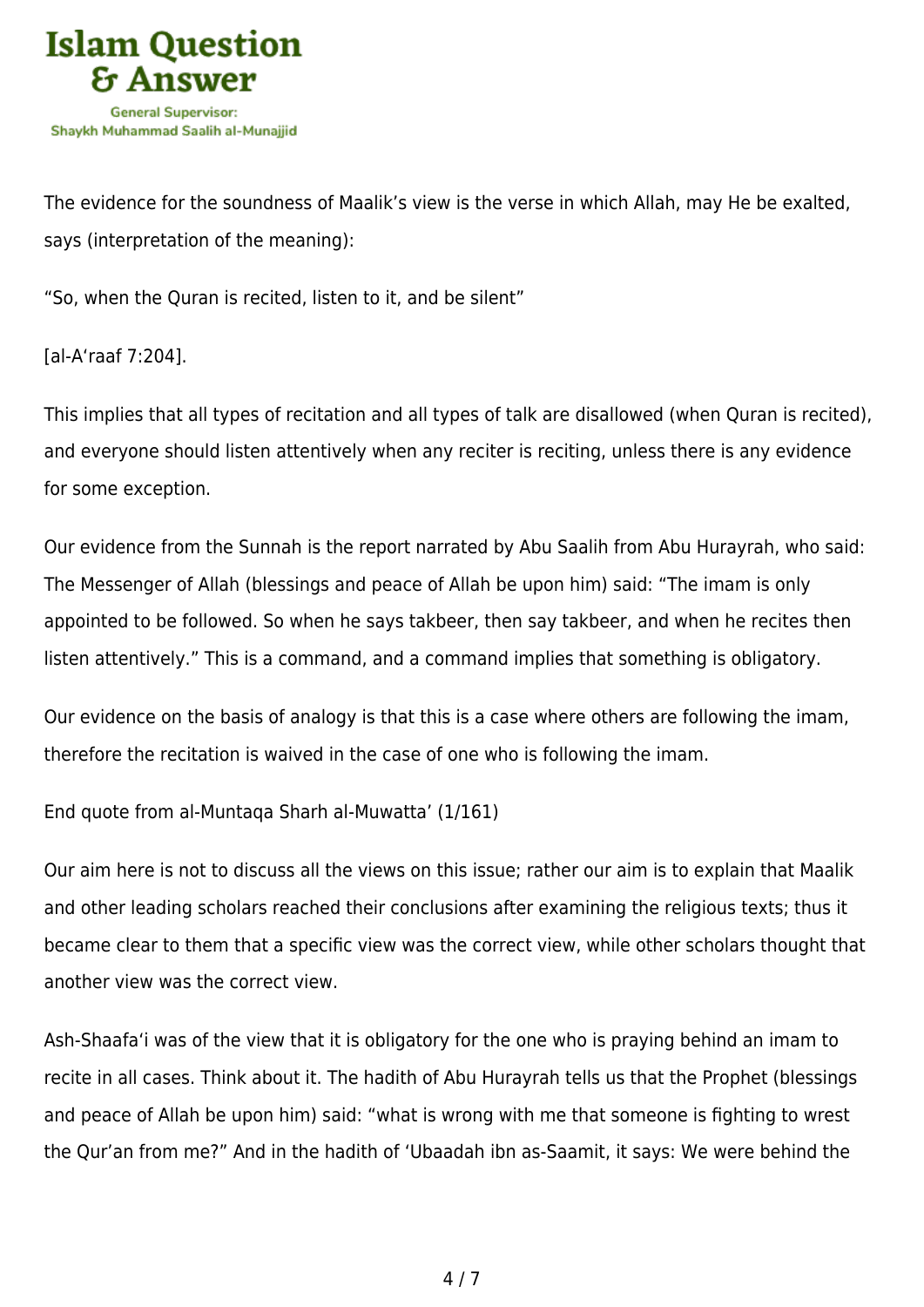

Messenger of Allah (blessings and peace of Allah be upon him) in Fajr prayer, and the Messenger of Allah (blessings and peace of Allah be upon him) recited Qur'an and stumbled in his recitation. When he finished he said, "Perhaps you recite behind your imam?" We said, Yes. He said, "Do not do that, except for the Opening of the Book (al-Faaithah), for there is no prayer for the one who does not recite it." Narrated by Abu Dawood (823).

This clearly indicates that it is not allowed to recite behind the imam in a prayer in which recitation is done out loud, except for al-Faatihah; it is excluded from the general instruction to listen attentively, because of the general meaning of the Prophet's words: ""Whoever offers a prayer in which he does not recite the Essence of the Qur'an (al-Faatihah), it is deficient," three times, "not complete." Narrated by Muslim (395).

As for the practice of the people of Medina, that is subject to further discussion. Many of the Sahaabah in Madinah narrated that they recited behind the imam. An-Nawawi (may Allah have mercy on him) said: The practice of the majority of the Muslims is to recite behind the imam in prayers in which recitation is done silently and those in which recitation is done out loud. Al-Bayhaqi said: This is the most sound and prudent view. Then he narrated the hadiths about that, then he narrated that with numerous isnaads from 'Umar ibn al-Khattaab, 'Ali ibn Abi Taalib, 'Abdullah ibn Mas'ood, Ubayy ibn Ka'b, Mu'aadh ibn Jabal, Ibn 'Umar, Ibn 'Abbaas, Abu'd-Darda', Anas ibn Maalik, Jaabir ibn 'Abdillah, Abu Sa'eed al-Khudri, 'Ubaadah ibn as-Saamit, Abu Hurayrah, Hishaam ibn 'Aamir, 'Imraan, 'Abdullah ibn Mughaffil, and 'Aa'ishah (may Allah be pleased with them all). He said: We narrated it from a number of the Taabi'een. And he narrated it from 'Urwah ibn az-Zubayr, Mak-hool, ash-Shu'bi, Sa'eed ibn Jubayr and al-Hasan al-Basri (may Allah have mercy on them).

End quote from al-Majmoo' (3/365)

Thirdly: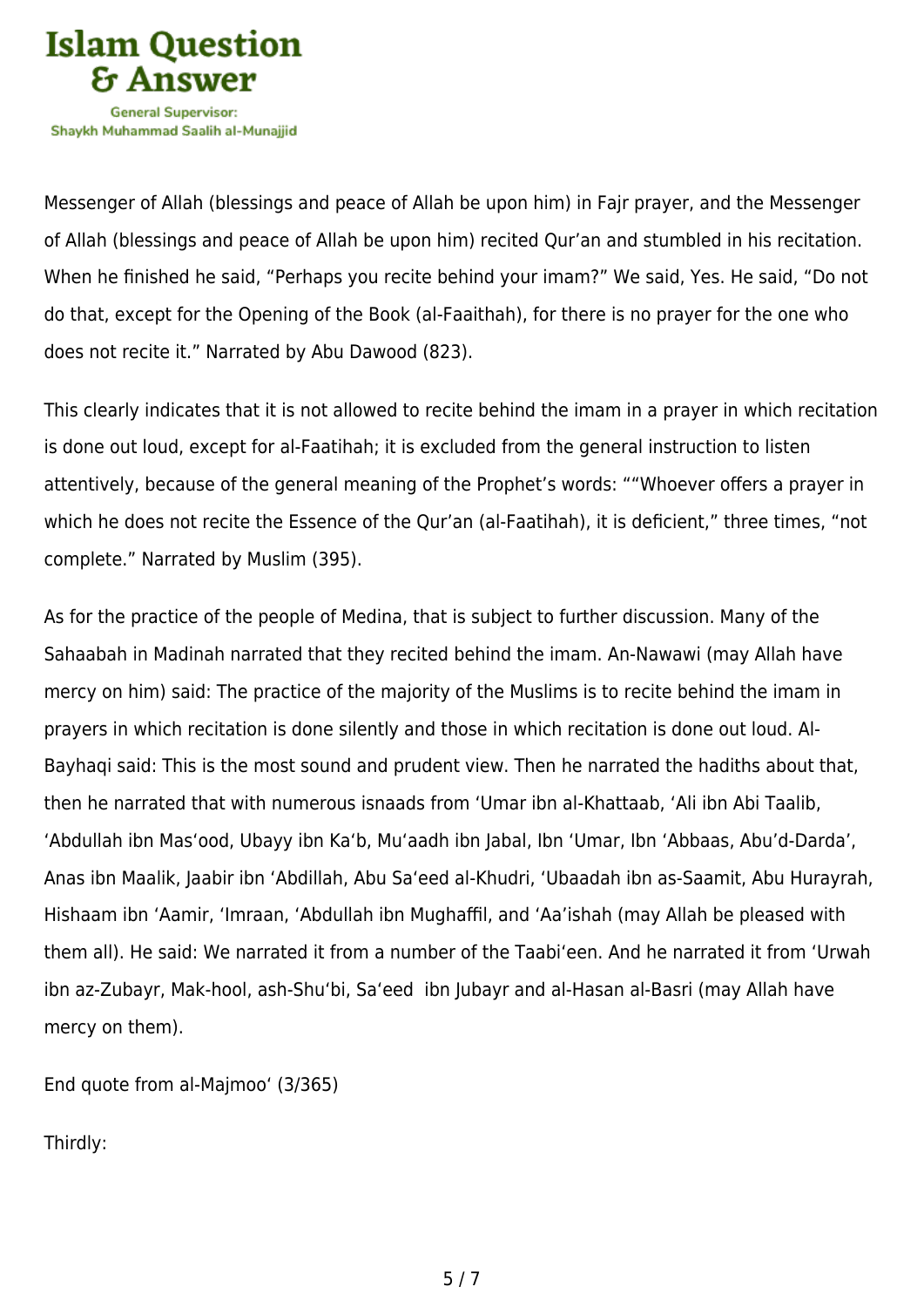

What was said about this issue may be said about other controversial issues, such as holding the hands (on the chest) when standing in prayer. Indeed there is a report from Maalik which suggests that his view is the same as that of the majority.

Al-Haafiz Ibn Hajar said: Ibn 'Abd al-Barr said: There is no report from the Prophet (blessings and peace of Allah be upon him) contrary to that, and it is the view of the majority of the Sahaabah and Taabi'een. This is what Maalik narrated in al- Muwatta', and Ibn al-Mundhir and others never narrated anything other than that from Maalik.

Ibn al-Qaasim narrated from Maalik that he used to hold his arms by his sides (when praying), and most of his followers adopted that view.

And it was narrated from Maalik that he differentiated between obligatory and naafil prayers (regarding the position of the hands when praying).

Some of them regarded it as disliked to hold the hands on the chest (when praying). Ibn al-Haajib narrated that this refers to when the worshipper holds his hands and leans on them in order to rest.

End quote from Fath al-Baari, 2/224

Fourthly:

Imam Abu Haneefah (may Allah have mercy on him) was one of the foremost scholars, and in terms of fiqh the scholars depend on his knowledge, as ash-Shaafa'i (may Allah have mercy on him) said:

He had the utmost respect for the Qur'an and Sunnah, and did not say anything except on the basis of the conclusion he reached after examining the religious texts. So he will receive either a double or single reward (depending on whether his ijtihad was correct or not – the scholar is